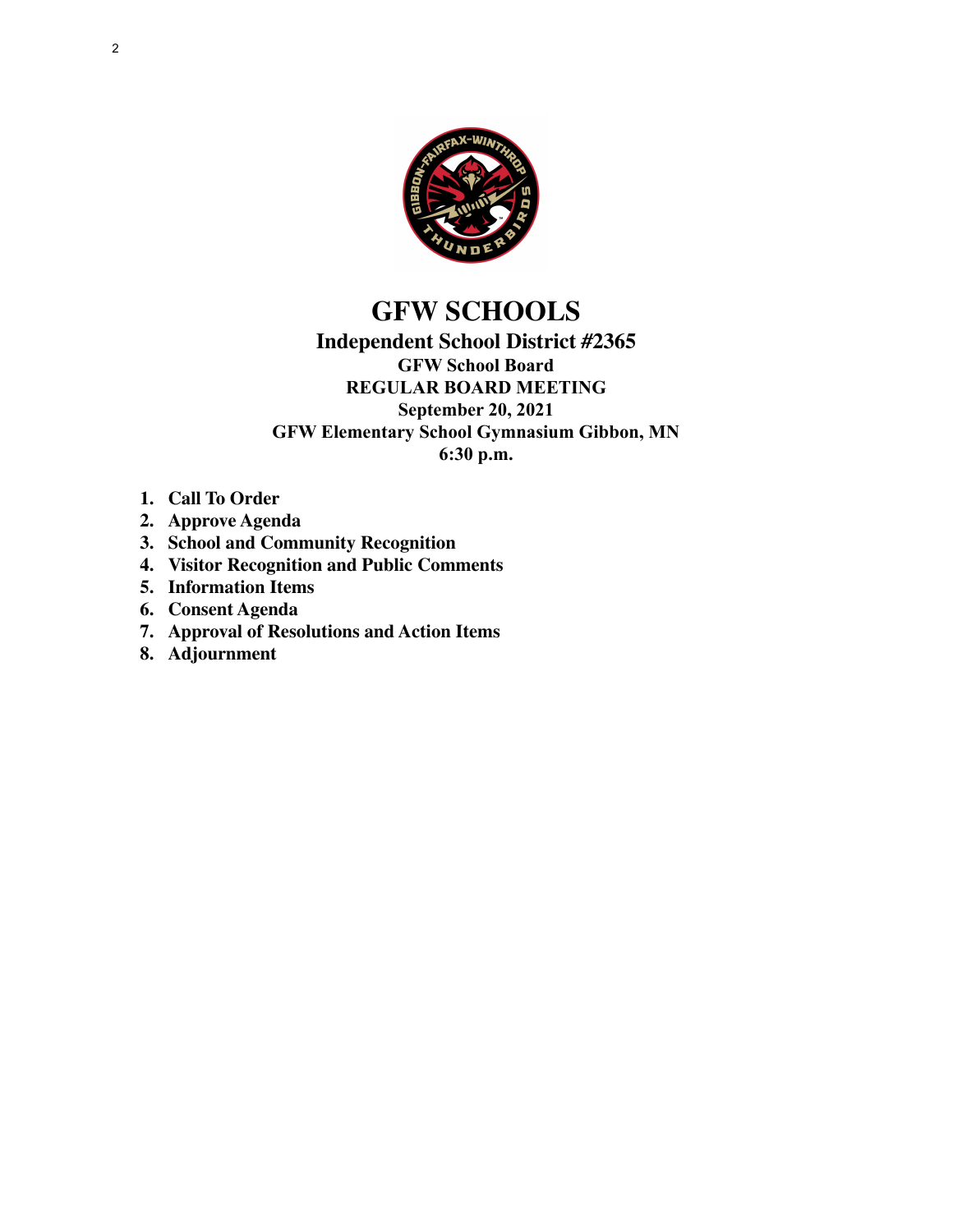

# **GFW SCHOOLS**

## **Independent School District #2365**

### **GFW School Board**

#### **REGULAR BOARD MEETING September 20, 2021**

#### **GFW Elementary School Gymnasium Gibbon, MN**

**6:30 p.m.**

**1. Call To Order**

#### **2. Approve Agenda (Action Required)**

- **3. School and Community Recognition**
	- a. Mary Trebelhorn and Jackie Siekman
- **4. Visitor Recognition and Public Comments**

#### **5. Information Items**

- a. Superintendent Report
- b. MS/HS and Elementary School Principal Reports
- c. Dashir Report
- d. School Board Representative
- e. Board Reports
	- i. MSHSL<br>ii. River Be
	- River Bend District
	- iii. Community Education<br>iv. Early Childhood Family
	- Early Childhood Family Education
	- v. MSBA Legislative Liaison
	- vi. Sibley County Children's Collaborative
	- vii. Thunderbird Foundation
	- viii. Certified Staff Negotiations
	- ix. Classified and Bus Drivers Negotiations
	- x. Administrative Negotiations
	- xi. Q-Comp
	- xii. Activity Committee
	- xiii. Facilities Committee
	- xiv. Finance Committee
	- xv. Personnel Committee
	- xvi. Board Development Committee
- f. Business Services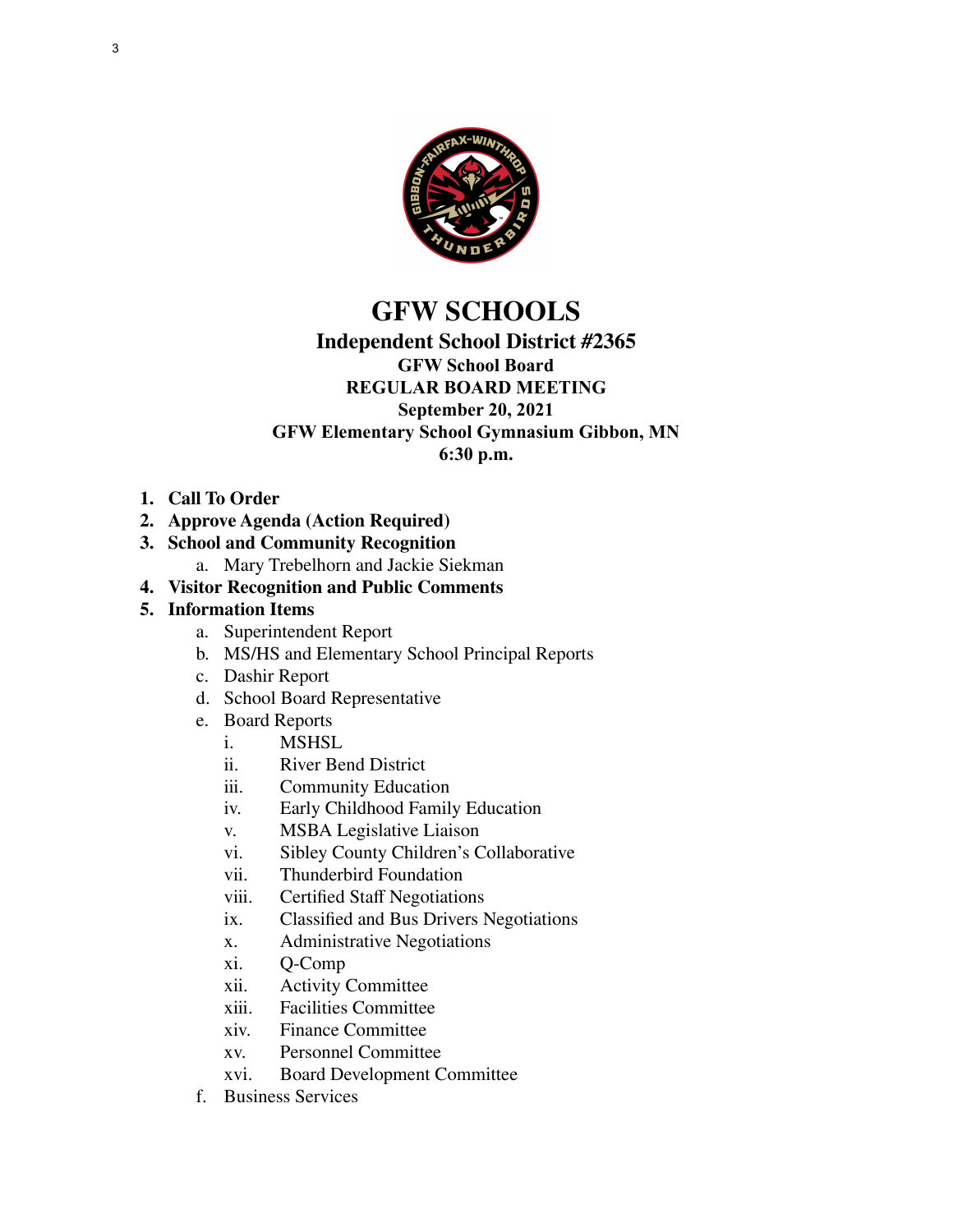g. Athletics/Activities

#### **6. Consent Agenda (Action Required)**

- a. Approval of Regular Board Meeting Minutes, August 16, 2021
- b. Approval of Finance Report (Board Summary, Monthly Budget Report)
- c. Approval of Disbursements (Payment Register)
- d. Approval of Activity Account Review
- e. Approval of Personnel
	- i. Hires
		- 1. Jerry Pelzel Effective 8/30/2021
		- 2. Joyce Firle Effective 8/30/2021
		- 3. Sandy Pierson Community Ed Consultant Effective 8/17/2021
		- 4. Dustin Cohrs Paraprofessional Effective 8/30/2021
		- 5. Alicia Lopez Paraprofessional Effective 8/31/2021
		- 6. Nicole Miller Paraprofessional Effective 9/1/2021
		- 7. Jessica Bendorf MS/HS Cook Effective 8/30/2021
		- 8. Mary Trebelhorn MS/HS Cook Effective 9/8/2021
		- 9. Jackie Siekman MS/HS Cook Effective 9/8/2021
		- 10. Marilyn Stutsman, ESL Teacher, 1.0 FTE BA/Step 2
		- 11. Maria Francisca Mendoza, Cultural Liaison, 200 Days, Effective 8/26/2021
	- ii. Resignations
		- 1. Certified
			- a. Rebecca Phaengkhouane Effective 8/8/2021
			- b. Renee Schmidt Effective 9/2/2021
		- 2. Classified
			- a. Deb Evenson-Huiras Effective 8/13/2021
			- b. Jackie Anderson Effective 8/31/2021
			- c. Sherrie Schwecke Effective 8/19/2021
			- d. Heather Bauer Effective 8/22/2021
			- e. Angie Case Effective 9/6/2021
			- f. Jessica Bendorf Effective 9/8/2021
		- 3. Bus Drivers
			- a. Myranda Bauer Effective 9/1/2021
		- 4. Other
			- a. Danielle Ahlbrecht Effective 8-15-2021
			- b. Susan Spika Effective 8/30/2021
			- c. Jon DeRock Effective 8/19/2021
			- d. Andrea Wortz Effective 8/9/2021
	- iii. Retirements
		- 1. Certified
		- 2. Classified Retirements
		- 3. Bus Retirements
		- 4. Other
	- iv. Overloads